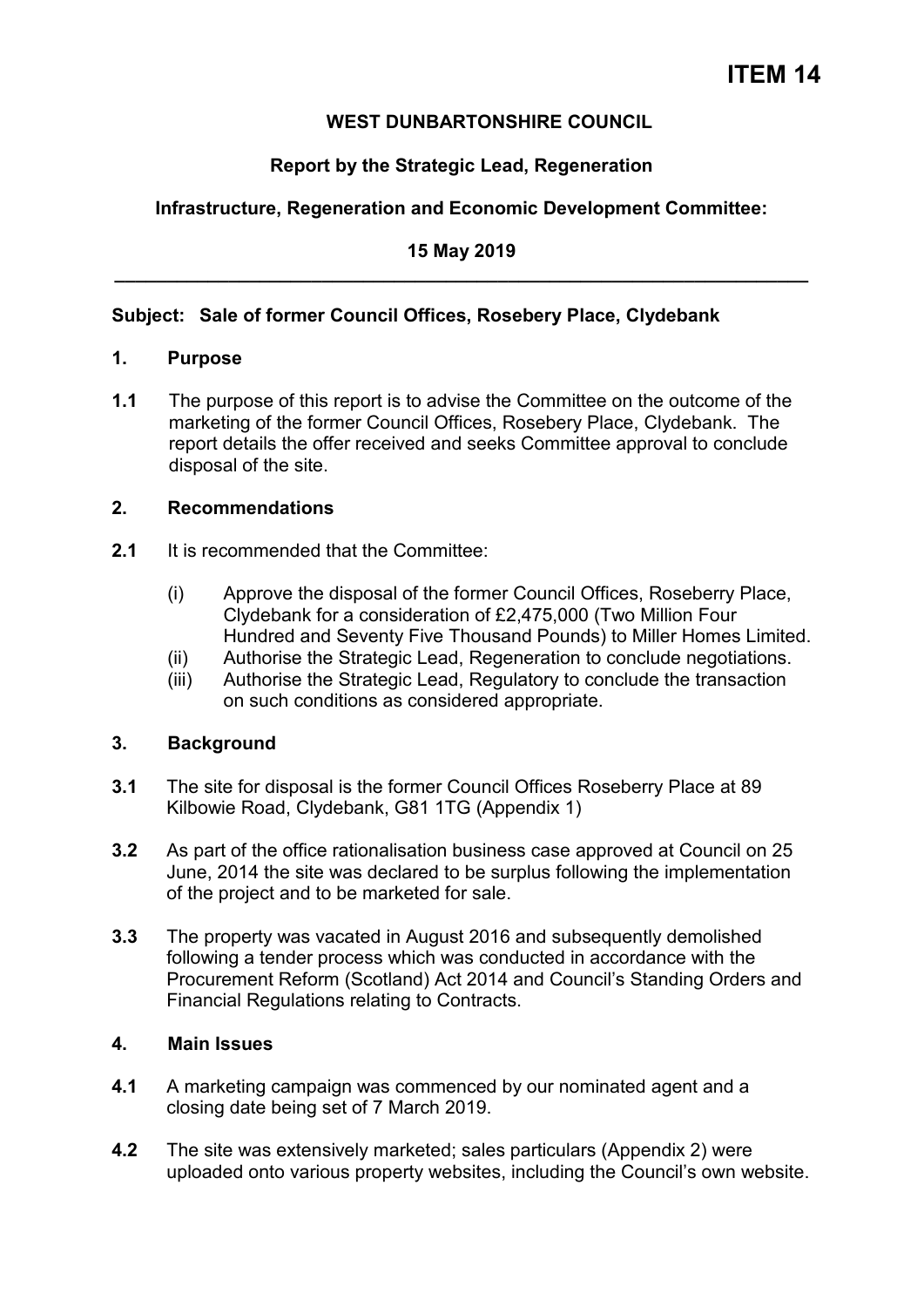Regular e-mailing's were undertaken to our nominated agent's comprehensive list of property agents, developers, housing associations and property companies. A "For Sale" sign was also erected at a prominent location on site.

- **4.3** At the closing date, four offers to purchase were received from developers which ranged from £876,496 (Eight Hundred and Seventy Six Thousand Four Hundred and Ninety Six Pounds) to £2,475,000 (Two Million Four Hundred and Seventy Five Thousand Pounds).
- **4.1** One offer was rejected on the basis that it the payment was linked to revenue generation and therefore not evaluated as offers were not invited on this basis.
- **4.2** Within the Local Development Plan Proposed Plan 2018 the site is identified as H2(13) which has a capacity for 70 residential units, with 50 being delivered between 2017 and 2024 and 20 post 2024. The site was first released in the 2016 Proposed Plan BC2(79) with an indicative capacity of 120 units, all to be delivered post 2020. It is also within the two centre boundary and the relevant policies.
- **4.3** Miller Homes, a medium sized house builder, has submitted the higher of the two offers. They are a well established and successful house builder who have undertaken a number of schemes within West Dunbartonshire and are therefore well aware of the Council's planning and other statutory requirements.
- **4.4** Miller Homes propose a scheme of 63 private dwelling units being a mix of 3 bed semi and terraced housing covering 52.222 sq ft. as detailed in the attached layout plan (Appendix 3).
- **4.5** Miller Homes have reflected in their offer soft abnormal costs based on the information supplied by the Council but this will be subject to a more detailed site investigation.
- **4.8** Miller Homes will pay a deposit of £100,000 (One Hundred Thousand Pounds) upon conclusion of missives. This substantial deposit clearly demonstrates their commitment to the site.
- **4.9** West Dunbartonshire Council will look to impose an overage payment to the Council in the event that Miller Homes Limited obtain planning consent for a scheme in excess of that currently proposed and also seek to impose a clawback provision in the unlikely event that they sell the site to another developer for any increase in value above that paid to West Dunbartonshire Council.

#### **5. People Implications**

**5.1** Other than the Officers time involved in concluding the proposed deal there are no People implications.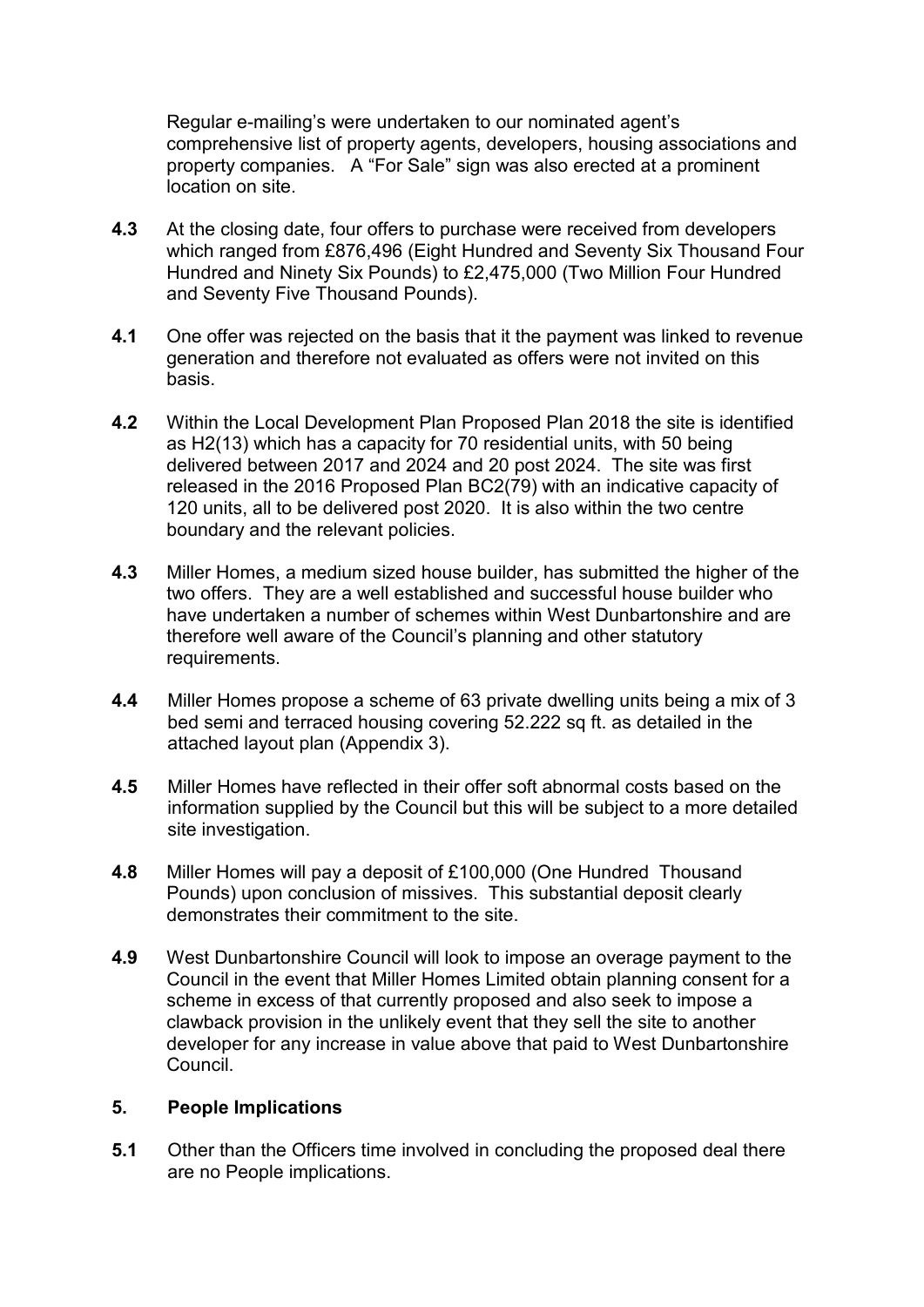# **6. Financial and Procurement Implications**

- **6.1** The financial implications of the proposed sale is a capital receipt to the Council of £2,475,000 minus abnormal costs to be agreed.
- **6.2** Construction of 63 units as indicated by Miller Homes would generate a minimum income in the region of £114,777 per annum for both Council Tax and sewage charges based on Band E rating. This income stream cannot obviously be guaranteed and would be dependent on all units being sold and planning permission being achieved. We have had no indicative layout plan by the purchaser and therefore this is at this stage an anticipated figure. The income stream could also be varied depending on whether purchasers were currently living within the Council area or new to the area.

# **7. Risk Analysis**

**7.1** The main risk associated with the disposal of the site is that the transaction may not conclude for a variety of reasons including planning, ground conditions and abnormals. In that case, the Council will require to remarket the site for sale.

# **8. Environmental Sustainability**

**8.1** The sites will continue in their existing industrial use. Any future development of the sites will require that SEA legislation will be considered and taken into account as part of any planning application assessment .

# **9. Equalities Impact Assessment (EIA)**

**9.1** An Equality Impact Screening did not indicate any further action required in relation to this transaction.

# **10. Consultation**

**10.1** Consultations have been undertaken with Regulatory however wider consultation will take place during any Planning Application process.

# **11. Strategic Assessment**

**11.1** By agreeing to this sale the Council will realise a capital receipt whilst delivering on the wider rationalisation strategy for the Council.

# **Jim McAloon**

Strategic Lead, Regeneration Date: 15 May 2019